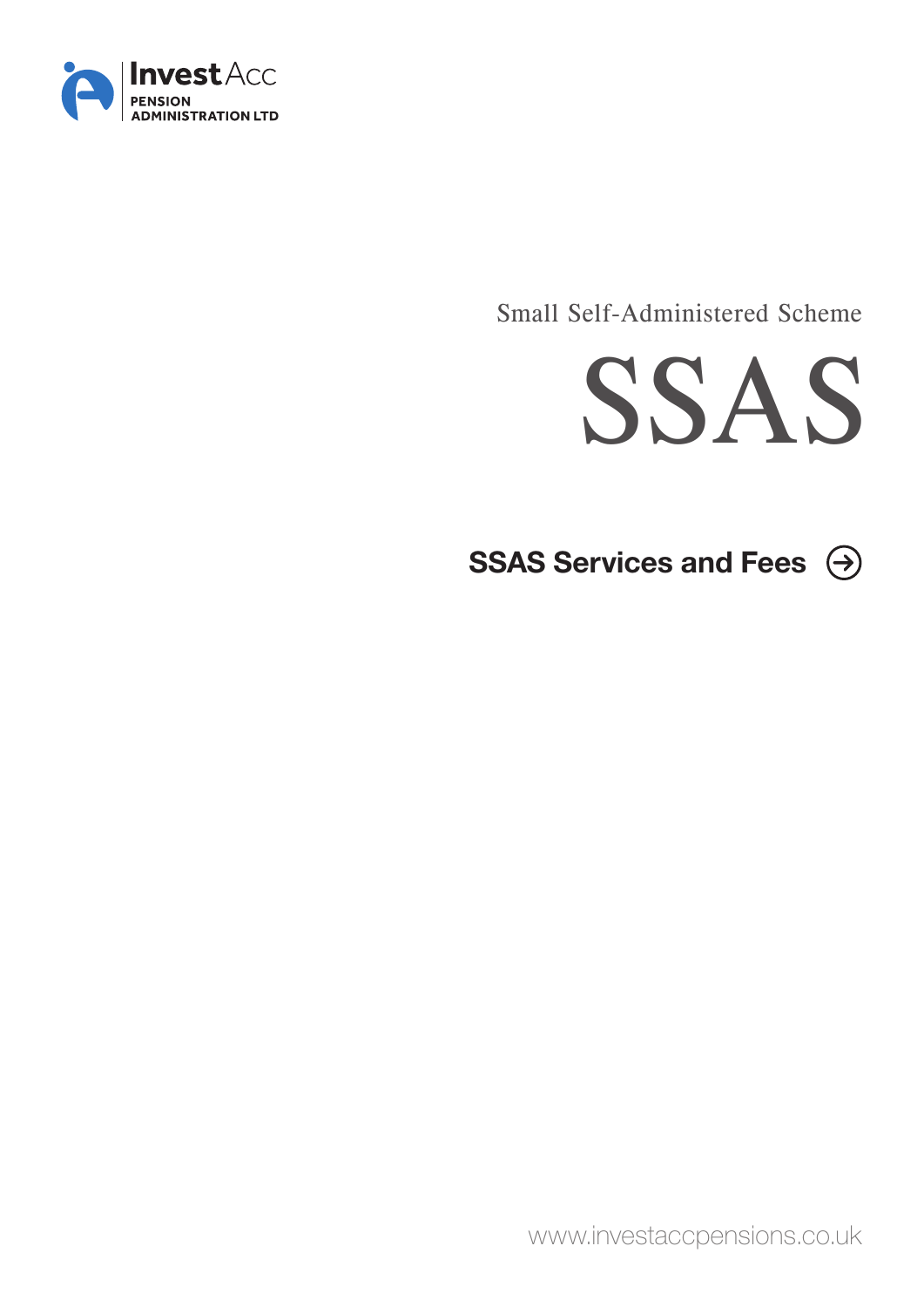# No ordinary pension

#### A Small Self-Administered Scheme (SSAS) is a bespoke pension arrangement for business owners.

Each scheme is registered with HM Revenue & Customs (HMRC) and must comply with various rules to retain its tax advantaged status. Appointing experienced scheme professionals is essential.

InvestAcc has been helping customers establish and operate SSAS arrangements for over 25 years, we offer a personal service, taking the hassle away from you and allowing you to enjoy the benefits of a SSAS without the drawbacks. We work alongside you and your financial adviser; our aim is to provide a polished and professional service to you both.

In this guide we detail the services and fees for either setting up a new scheme or for taking over an existing arrangement. We set our fees at a level which we believe offers considerable value, without compromising service.

*Note that all work is undertaken by InvestAcc Pension Administration Limited, except in the case of trustee and HMRC scheme administrator services which are provided by InvestAcc Pension Trustees Limited.*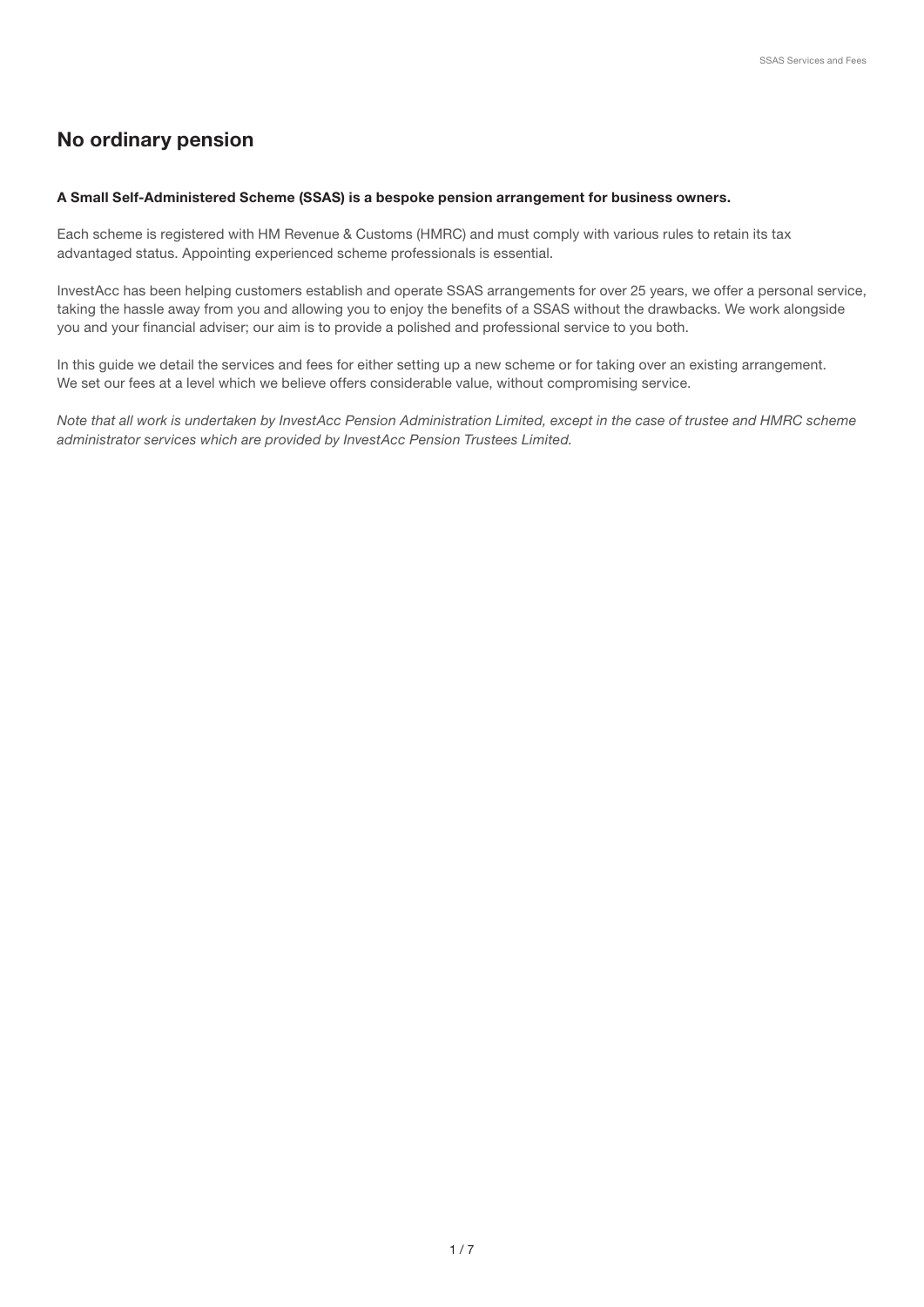# Establishment of a new scheme

## £650

## The fee is payable when the initial trust deed has been signed by all parties.

## The following services are normally provided:

- Preparation of trust deed and scheme rules.
- Appointment of InvestAcc Pension Trustees Limited as independent trustee.
- Appointment of InvestAcc Pension Trustees Limited as scheme administrator.
- Application to HMRC for registered scheme status.
- Registration with The Pensions Regulator and the Information Commissioner's Office (you are liable for their fees).
- Application for a trustee bank account and preparation of bank mandates.
- Assignment or transfer of member benefits.
- Initial trustees meeting, if required.

# Takeover of an existing scheme

£850 (where the scheme has at least ONE from the following list: professional trustee, professional scheme administrator or professional scheme practitioner), otherwise £1,700.

If your SSAS owns commercial property or land, there is an extra one-off charge of £200 +VAT for each holding of property/ land.

### The fee is payable at the date the amending deed has been signed by all parties.

### The following services are normally provided:

- Appointment of InvestAcc Pension Trustees Limited as independent trustee.
- Appointment of InvestAcc Pension Trustees Limited as scheme administrator.
- Collection of data and documents from previous advisers.
- Obtaining professional clearance from the previous professional trustee if applicable.
- Re-registration of scheme assets (additional costs may be incurred e.g. solicitor / land registry for property/land re-registration).
- Amendment to bank mandate to include independent trustee as co-signatory to the trustee bank account.
- Review of outstanding trust documentation.
- Preparation of appropriate appointment and removal deed.
- Liaison with HMRC, The Pensions Regulator and the Information Commissioner's Office, as required.

*If any information or documentation provided by the previous scheme professionals, adviser or client is incomplete, leading to additional enquiries or correspondence, we reserve the right to make an additional charge. This charge will be on a time cost basis and will be fully discussed with you before the work is undertaken.*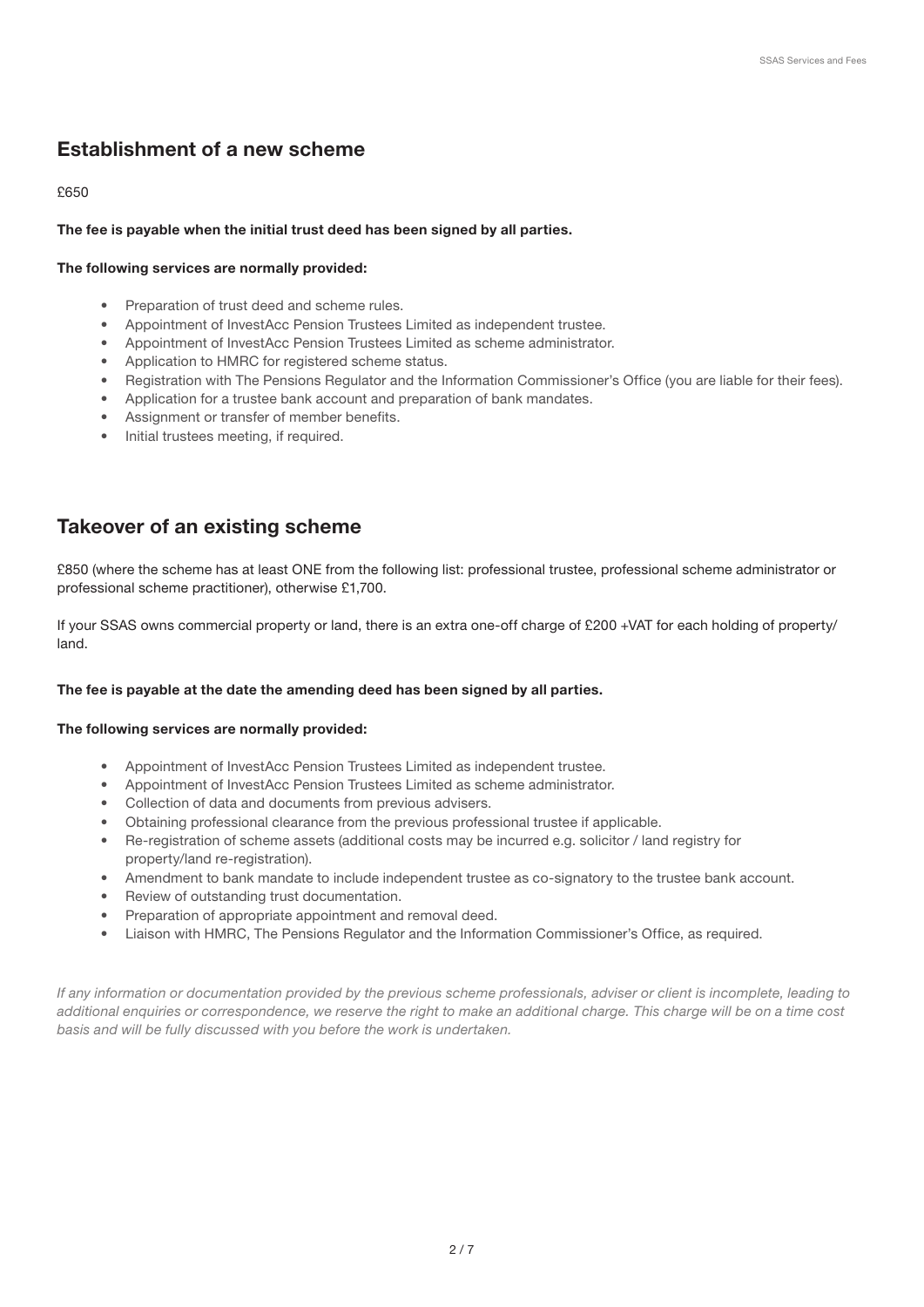# Annual trustee and administration services

| <b>Annual fee</b> | <b>Number of members</b> |  |  |
|-------------------|--------------------------|--|--|
| £850              | 1 to 4 members           |  |  |
| £925              | 5 members                |  |  |
| £1,000            | 6 members                |  |  |
| £1,075            | 7 members                |  |  |
| £1,150            | 8 members                |  |  |
| £1,225            | 9 members                |  |  |
| £1,300            | 10 members               |  |  |
| £1,375            | 11 members               |  |  |

The fee is payable annually in arrears from the date the establishing deed is executed (for new schemes) or from the date the amending deed is executed (for scheme takeovers). It is based on the number of members at the end of the chargeable period.

Once appointed to act we will normally provide the following services:

- Acceptance of legal responsibility of trusteeship.
- Acting as scheme practitioner or scheme administrator.
- Submission to HMRC of annual pension scheme return and event report as required.
- Oversee banking facilities once appointed as mandatory co-signatory.
- Review and processing of legal documentation to include:
	- A definitive trust deed and rules.
		- A bank mandate.
- Annual trustee meeting, if required.
- Routine correspondence with HMRC, The Pensions Regulator, scheme accountant and other professional advisers.
- Advice on taxation of scheme investments.
- Technical guidance relating to the effect of legislative changes.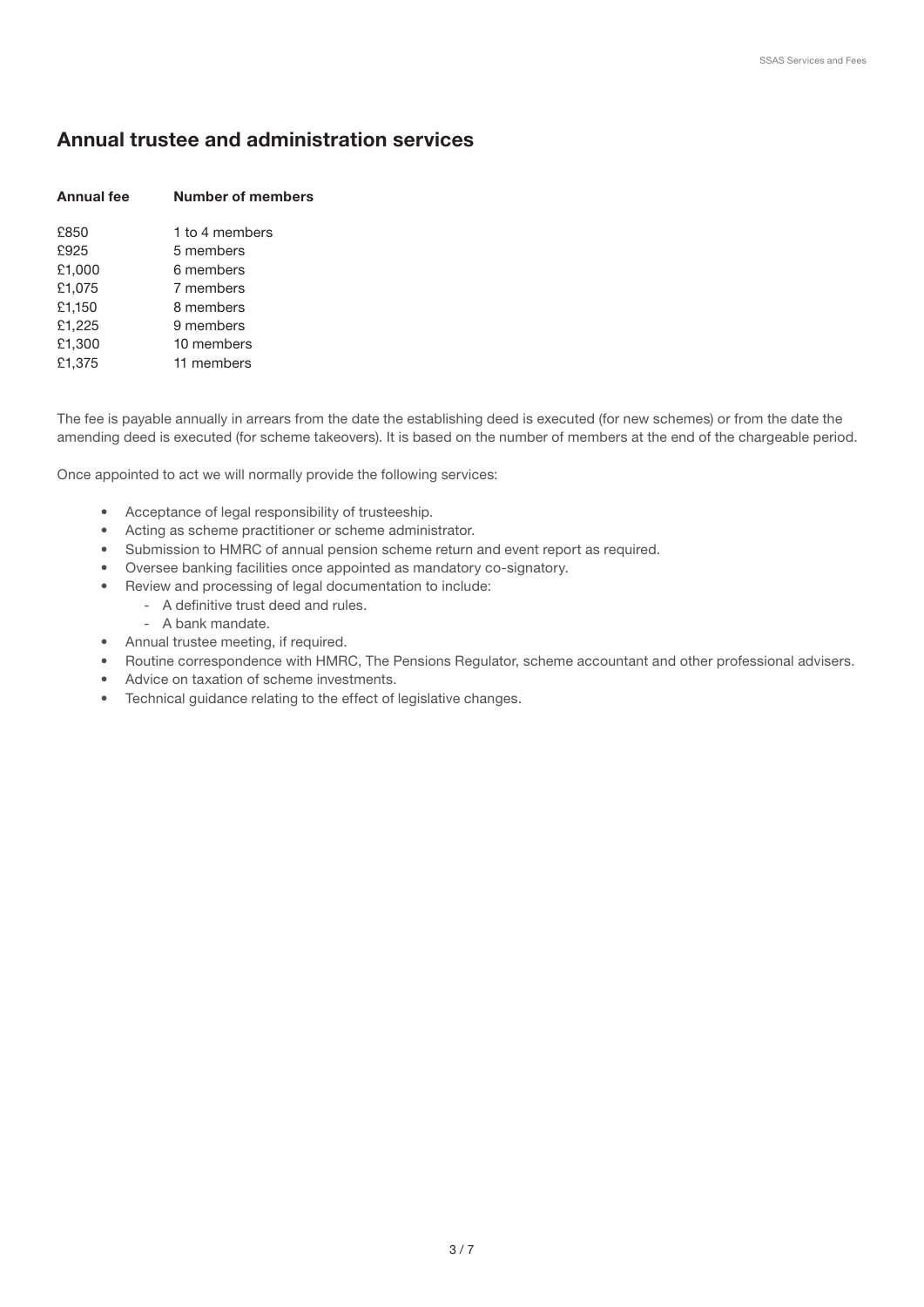# Additional services

The following additional services are not included in the annual trustee and administration fee. They are charged on an arising basis. Any additional fees will be fully discussed with you prior to any work being undertaken.

# Member services

## Additional member joining an existing scheme £150

*(This fee is only payable for new members joining an existing scheme it does not apply at scheme commencement)*

#### Services include:

- Deed to appoint a new member as trustee.
- Submission to HMRC.
- Amendment of bank mandate.
- Re-registration of assets (additional costs may be incurred e.g. legal fees for re-registration of property/land).

#### Member withdrawing from the scheme **E300** and the scheme **E300** and the scheme **E300**

*(This fee is only payable when a member withdraws from a scheme that is not winding up)*

#### Services include:

- Calculation of withdrawal benefits.
- Preparation of discharge document.
- Deed to remove member as a trustee.
- Submission to HMRC.
- Re-registration of assets (additional costs may be incurred e.g. legal fees for re-registration of property/land).
- Amendment to bank mandate.

#### Benefit crystallisation events (BCE) and death claims **EXEC 200 per event** E200 per event

#### Services include:

- Calculation of lump sum and pension benefits available.
- Calculation of any capped drawdown limits (if applicable).
- Provision of lifetime allowance certificate.
- Notification to HMRC as required.
- Dealing with benefits on the death of a member/beneficiary.

## Services include:

- Set up PAYE scheme with HMRC.
- Calculation of PAYE.
- Payment of net income to nominated member bank account.
- Payment of PAYE to HMRC.
- Reporting to HMRC.
- Provision of payslip(s) and P60.

## Payroll services £150 annually per member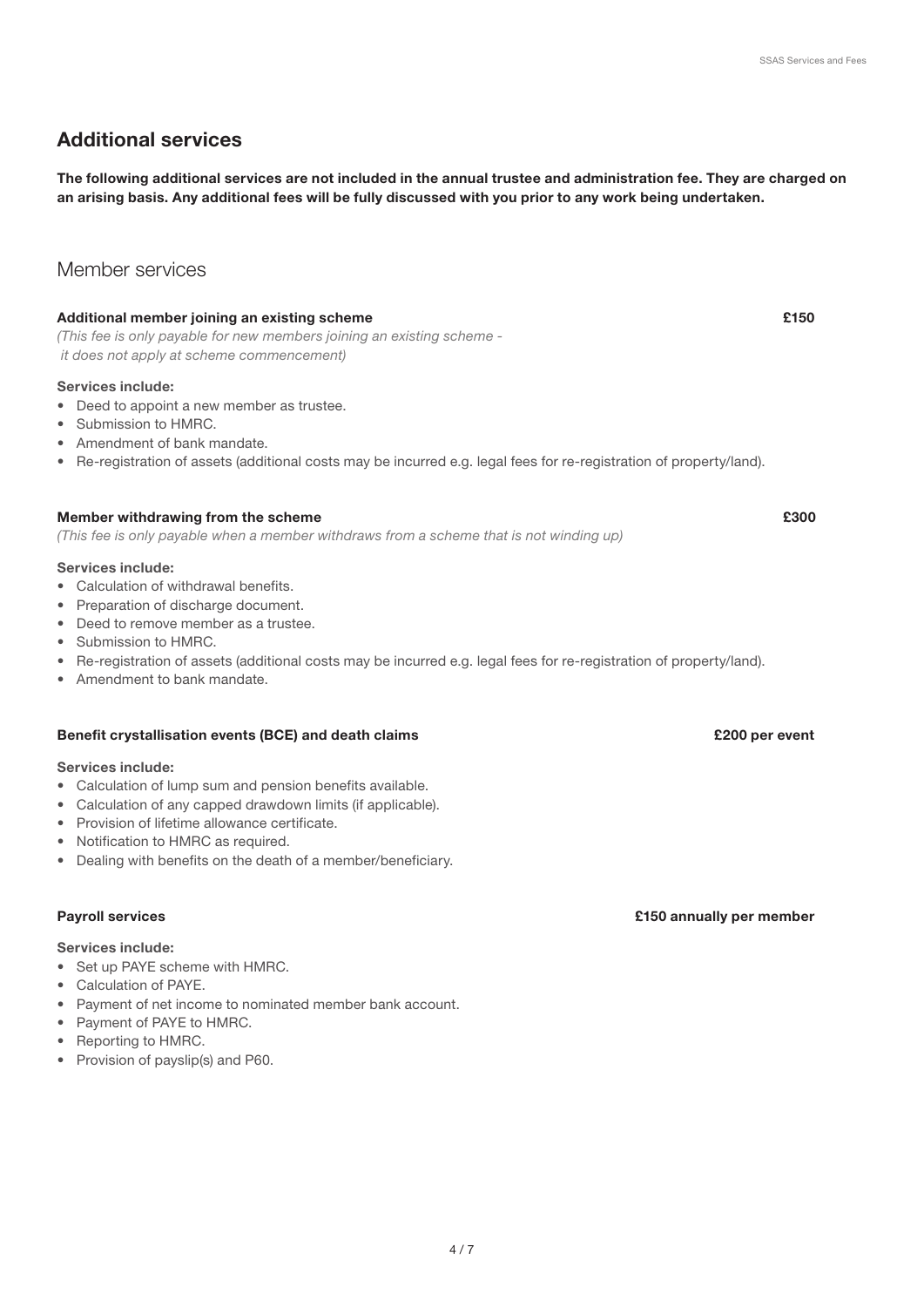# Scheme services

| £100<br>Preparation of a deed to add or remove sponsoring / participating employers                                                                                                                                                                                                              |      |  |  |  |
|--------------------------------------------------------------------------------------------------------------------------------------------------------------------------------------------------------------------------------------------------------------------------------------------------|------|--|--|--|
| <b>Services include:</b><br>• Preparation of deed.<br>• Reporting to HMRC as required.<br>• Reporting to The Pensions Regulator, as required.                                                                                                                                                    |      |  |  |  |
| Preparation of a deed of amendment (miscellaneous)                                                                                                                                                                                                                                               | £100 |  |  |  |
| <b>Services include:</b><br>• Preparation of deed.<br>• Reporting to HMRC as required.<br>• Reporting to The Pensions Regulator, as required.                                                                                                                                                    |      |  |  |  |
| Wind-up of the scheme                                                                                                                                                                                                                                                                            | £300 |  |  |  |
| <b>Services include:</b><br>• Calculation of members benefits.<br>• Provision of data and notification to HMRC.<br>• Winding-up deed.                                                                                                                                                            |      |  |  |  |
| Investment services                                                                                                                                                                                                                                                                              |      |  |  |  |
| Property or land acquisition (whether by purchase or in-specie transfer)                                                                                                                                                                                                                         | £500 |  |  |  |
| <b>Services include:</b><br>• Advice on suitability of proposed property.<br>• Calculation of borrowing limitations.<br>• Correspondence with surveyors, banks and solicitors.<br>• Execution of sale / purchase agreements and legal charges.<br>• Execution of leases.<br>• Reporting to HMRC. |      |  |  |  |
| Annual property or land administration (optional service per tenancy)                                                                                                                                                                                                                            | £200 |  |  |  |
| <b>Services include:</b><br>• Issue of rental invoices.<br>• Monitoring of rent reviews and occupational lease expiries.<br>• Monitoring of insurance renewals.<br>• Initial VAT registration (where required). Note we reserve the right to seek external VAT specialist guidance,              |      |  |  |  |

- the additional costs of which would be charged to your SSAS funds.
- Maintenance of VAT records including quarterly VAT returns and submission to HMRC as required.
- Note that this is not a full property management service see Terms & Conditions for details.

# Property or land disposal (whether by sale or in-specie transfer of the whole or part of the property/land) £250

Services include:

- Correspondence with surveyors, banks and solicitors as required.
- Execution of sale agreements.
- Notification to HMRC if required.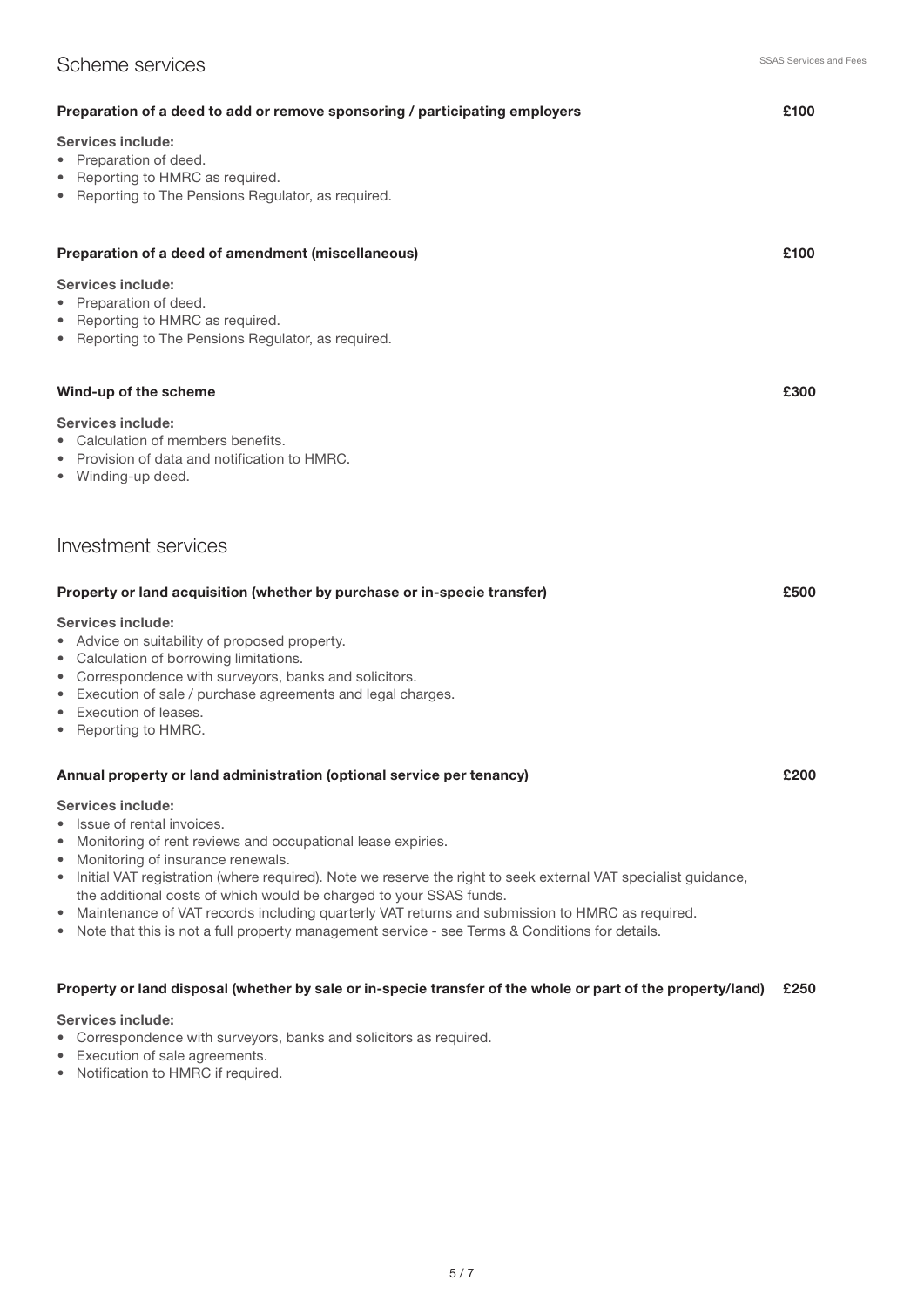| Loan documentation (Ioan to Sponsoring Employer or Participating Employer)                                                                                                                                                                                                |      |  |  |  |
|---------------------------------------------------------------------------------------------------------------------------------------------------------------------------------------------------------------------------------------------------------------------------|------|--|--|--|
| <b>Services include:</b><br>Ensuring Ioan is within HMRC quidelines.<br>Calculation and schedule of loan repayments.<br>۰<br>Preparation of member agreements.<br>۰<br>Preparation of loan documentation.<br>٠<br>• Liaison with scheme solicitor for security documents. |      |  |  |  |
| Loan documentation (loan from connected party to SSAS trustees)                                                                                                                                                                                                           | £100 |  |  |  |
| Services include:<br>Ensuring Ioan is within HMRC quidelines.<br>Calculation and schedule of loan repayments.<br>۰<br>• Preparation of loan documentation.                                                                                                                |      |  |  |  |
| Unlisted share purchase                                                                                                                                                                                                                                                   | £500 |  |  |  |
| Services include:<br>Ensuring the purchase is within HMRC guidelines.<br>Review documentation and information provided.<br>۰<br>Execution of purchase agreements.<br>٠<br>Reporting to HMRC.                                                                              |      |  |  |  |
| Earmarking of investments (additional yearly fee for schemes with earmarked assets)<br>£300                                                                                                                                                                               |      |  |  |  |
| Services include:                                                                                                                                                                                                                                                         |      |  |  |  |

- Recording details of the earmarked investments.
- Calculations of member benefits taking into account the earmarking arrangements under the scheme.
- Establishment and operation of a property bank account, for each earmarked property or land investment.

*The above list is not exhaustive and other services are provided. If additional services are required, the fee applicable will be fully discussed before any work is undertaken. All fees are subject to the addition of VAT at the prevailing rate.*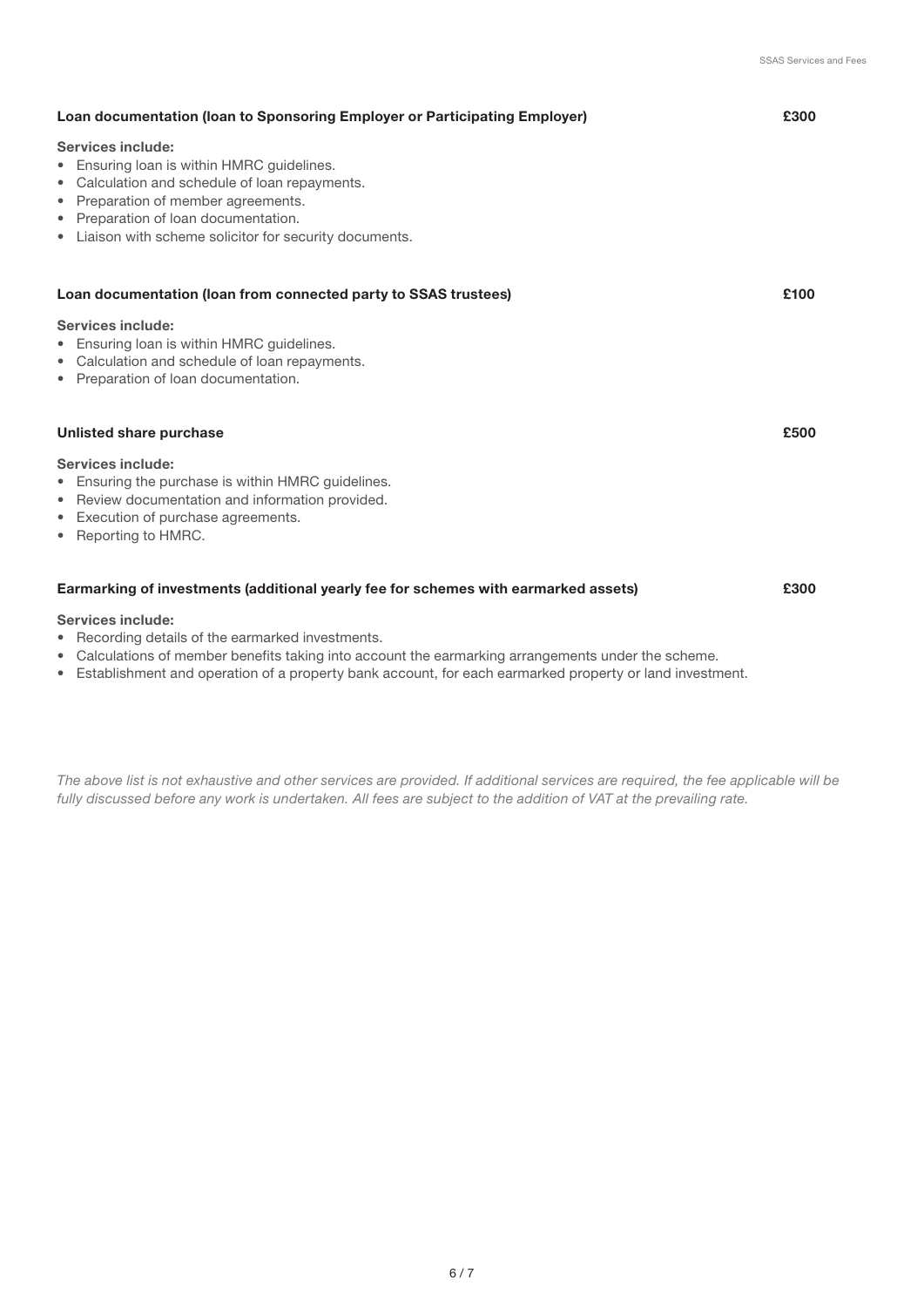# Examples showing how InvestAcc's fee structure works.

As our fees are payable at different times, we have shown examples based on our current level of fees which may change in the future. Where we have shown future fees, they are for illustration only. Note that all fees are subject to the addition of VAT and can be paid from scheme assets or directly by the sponsoring employer. All examples below assume that none of the investments are earmarked.

| <b>Scenario</b> |                                                                                                                                                                                                                                                                                       | Fees payable                                                                                                                                                                                   |                                                                          | When payable                                                                                                                                                                                                                             |
|-----------------|---------------------------------------------------------------------------------------------------------------------------------------------------------------------------------------------------------------------------------------------------------------------------------------|------------------------------------------------------------------------------------------------------------------------------------------------------------------------------------------------|--------------------------------------------------------------------------|------------------------------------------------------------------------------------------------------------------------------------------------------------------------------------------------------------------------------------------|
| 1.              | Establishing a new scheme with<br>four members.<br>All investments are with a<br>stockbroker.                                                                                                                                                                                         | Year 1<br>Scheme set-up<br>Scheme annual<br>Total<br>Year <sub>2</sub><br>Scheme annual<br><b>Total</b>                                                                                        | £650<br>£850<br>£1,500<br>£850<br>£850                                   | - when establishing deed executed.<br>- at the end of the 1st year.<br>- at the end of the 2nd year (onwards).                                                                                                                           |
| 2.              | Takeover of an existing SSAS<br>with two members. The scheme<br>currently has a professional<br>trustee and a professional<br>scheme administrator.<br>Three properties owned by the<br>scheme (none of the properties<br>are to use InvestAcc's property<br>administration service). | Year 1<br>Scheme takeover<br>Property takeovers<br>Scheme annual<br>Total<br>Year <sub>2</sub><br>Scheme annual<br><b>Total</b>                                                                | £850<br>£600<br>£850<br>£2,300<br>£850<br>£850                           | - when amending deed executed.<br>- when amending deed executed.<br>- at the end of the 1st year.<br>- at the end of the 2nd year (onwards).                                                                                             |
| 3.              | Establishing a new scheme<br>with five members.<br>One loan to be made to the<br>sponsoring employer in the<br>first year.<br>One property to be purchased<br>in the first year (using InvestAcc's<br>property administration service<br>for one tenant).                             | Year 1<br>Scheme set-up<br>Scheme annual<br>Loanback<br>Property purchase<br>Property administration<br>Total<br>Year <sub>2</sub><br>Scheme annual<br>Property administration<br><b>Total</b> | £650<br>£925<br>£300<br>£500<br>£200<br>£2,575<br>£925<br>£200<br>£1,125 | - when establishing deed executed.<br>- at the end of the 1st year.<br>- on drawing the loan.<br>- on completion.<br>- at the end of the 1st year.<br>- at the end of the 2nd year (onwards).<br>- at the end of the 2nd year (onwards). |

InvestAcc Pension Administration Limited is authorised and regulated by the Financial Conduct Authority. InvestAcc Pension Administration Limited is registered in England and Wales, Company number 7118349. InvestAcc Pension Trustees Limited is registered in England and Wales, Company number 2875892.